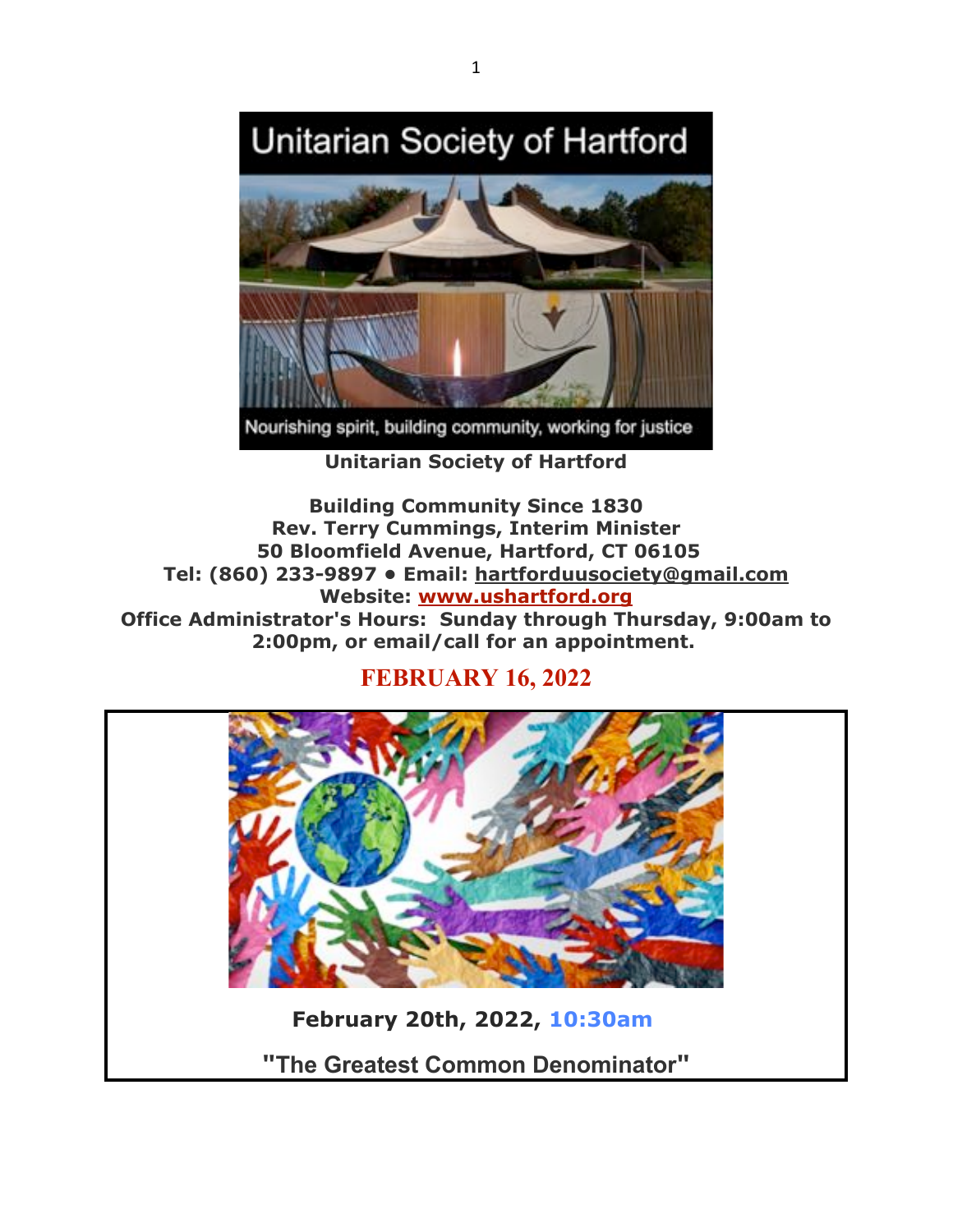**Embracing Differences and the 1st Principle** *What if we embraced each other's differences instead of taking the safe path of focusing on our common ground?*

**Rev. Friederika 'Rica' Kaufel, M. Div., Pulpit Guest**

**Sam Moffett, Director of Music Ministries Judy Robbins and Rick Tsukada, Worship Associates Mike Covault, Zoom & Coffee Hour Host Kathy Lee & Ginny Hedrick, Greeters Helen David, Welcome Table Susan Hope & Dana Donovan, Ushers Susan Hope, Chancel Art 10:30am Hybrid Worship Service**

**Join us in ZOOM** HERE**.**

### **Closed captions are available. Meeting ID: 931 0388 7934 Passcode: 128493**

**11:30am - Fellowship Time will be immediately following services both in person and ZOOM**

**You can also watch the Sunday service at** https://vimeo.com/unitariansocietyhartford



### **Pulpit Guest: Rev. Friederike 'Rica' Kaufel, M.Div.**

Rica's ministry is inspired by her strong passion for social justice and antioppression work, and her conviction that working towards justice starts with building a beloved community that is diverse, vibrant, and welcoming. Rica was born and raised in Germany and came to the US to attend college in 2001. After several years in rural Illinois, graduate school finally brought her to California. She was teaching Academic English and working with international

students at University of CA at Irvine for several years before she decided to follow her call to ministry. Having graduated from Meadville Lombard Theological School in May of 2020 and finished her ministerial internship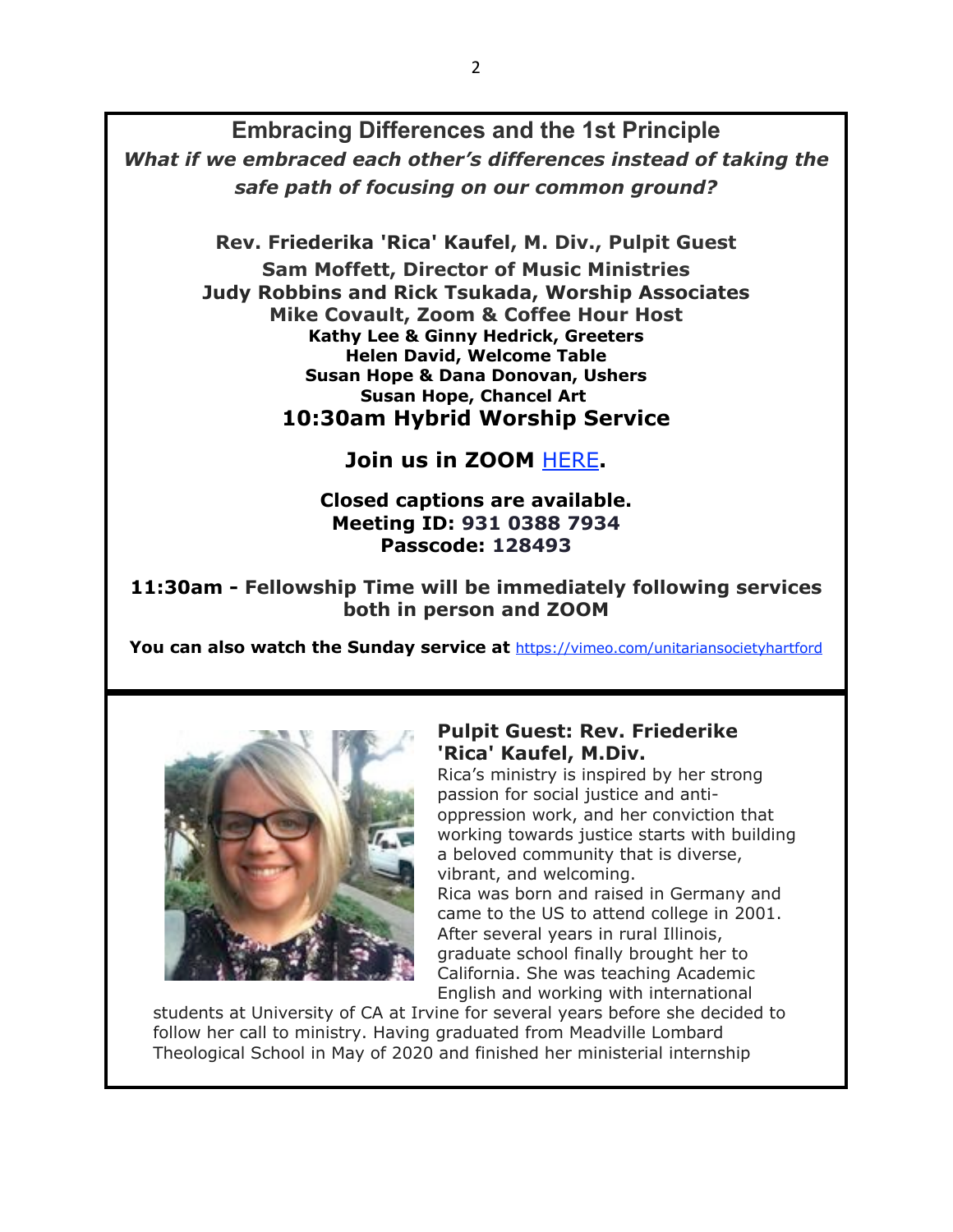around the same time, she has now completed the last steps and was ordained in January, 2021.

Rica is an avid reader, finds joy in long walks, and loves nothing more than spending time with her daughter Elise.

# **Religious Education at USH**

## *Welcome (Back), Annie!*

Adding to all the love emanating from the Chancel on Sunday, was the debut of Annie Witzler as volunteer RE program associate. She will be helping USH rebuild its Religious Education program for children and youth, and began with an engaging reading of *Love, Z* by Jessie Sima: a story of a young robot seeking the meaning of love (quite literally!)

Following this Time for All Ages she led the young attendees to the library where, with art supplies and imagination, they drew their own fetching robots. (**see artwork below**)

Annie says she's very honored to be able to work on this regrowing project at USH and is excited for what the future holds.

**Parents attending USH worship with children: please look for Annie at the welcome table in the lobby to introduce yourself and your family!**

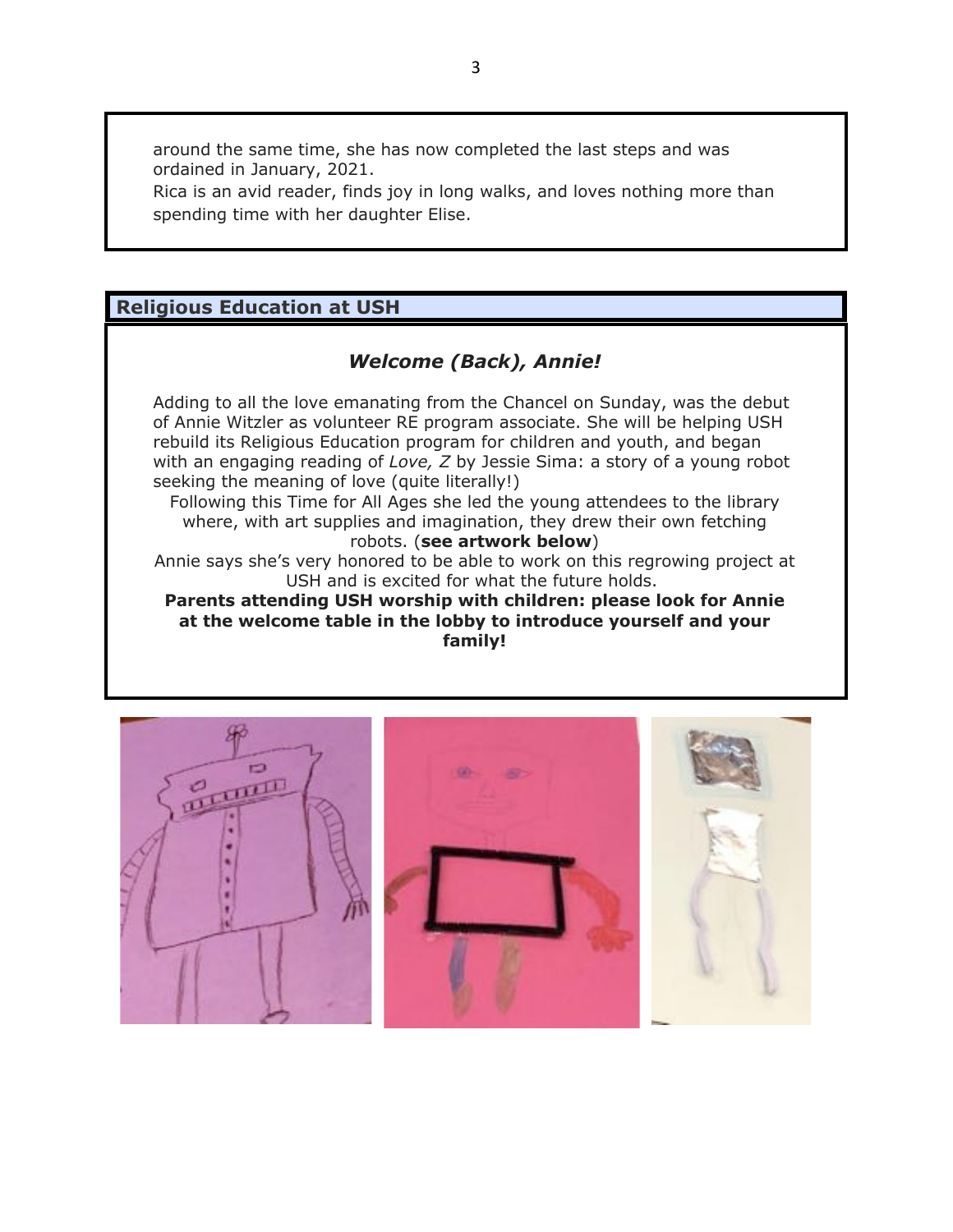#### **Did UU Know?**



**Enhancing How We Give to USH with our New Online Giving Portal** "Hybrid church" is now our new normal — and USH continues to grow in our ability to offer more ways to stay engaged in our community beyond the Meeting House walls.

Our new normal now includes professional-quality Sunday Worship streaming services, Town Hall meetings offering both in-person and virtual participation, and interest groups adept at flexing between virtual and hybrid meetings. We should take pride in how far we've come in the last two years! We are better equipped than before to help our community stay connected to USH, whether from home, on the road, or in the Meeting House. Our journey continues with modernizing and simplifying our **Online Giving** capabilities. UU churches are increasingly using secure, online platforms to make it easier to give from home. After speaking with a couple UU churches who used Vanco Faith, we selected Vanco because of their 20+ years of experience in faith-based giving with a customizable platform which meets USH's needs.

Using USH's Online Giving Portal (LINK

TO: https://secure.myvanco.com/YHA5/home**)**, you can now:

- 1. Make your offering using the "Shopping cart" and ensuing check-out experience.
- 2. **Contribute to USH with more ease and less paper**. On the portal you have the option to make a one-time donation, or schedule weekly, biweekly, or monthly contributions. Simply create an account to manage your donations and make repeat giving even easier. You will receive your donation receipt by email. Once you create an account, you can see your giving history and change your options with ease.
- 3. **Lower rates than PayPal**. PayPal charges 2.9%. In contrast, donations funded by your bank account on USH's Online Giving Portal are charged only a 1% fee. Debit/Credit card donations have a 2.2% fee. Our online giving portal also gives you the option to add a nominal surcharge to help defray processing costs. (This is not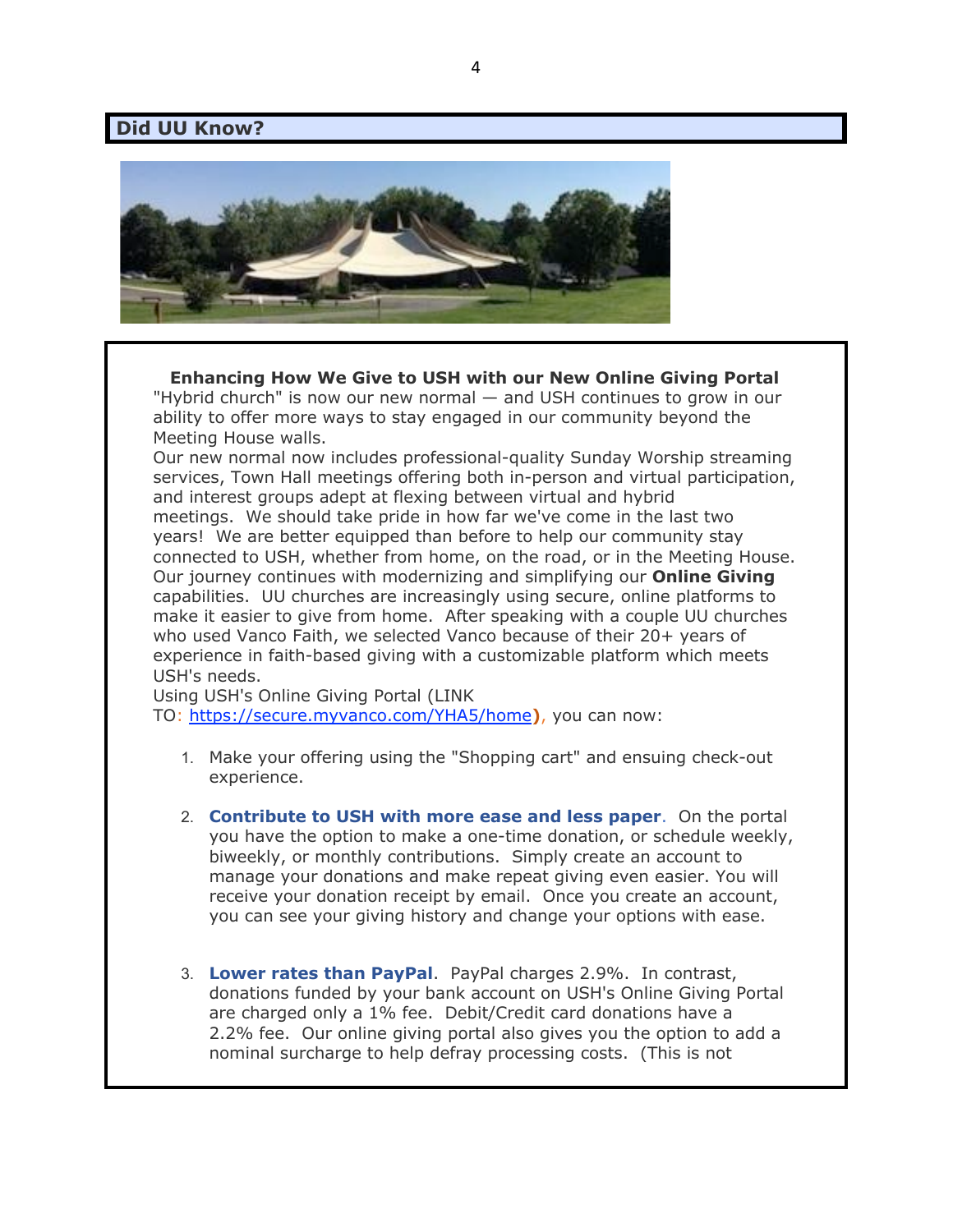necessary, but of course appreciated!)

#### 4. **Funds are deposited automatically into USH's accounts**, minimizing cash handling and manual tracking. You can contribute to Sunday Offerings, Good Neighbor Offerings, and make payments for the USH Auction and other special events. Brian Mullen receives a monthly report identifying where the funds are to be allocated.

We encourage you to **try out the new portal to see how it can work for you!** Visit our Giving & Stewardship page (LINK TO: https://ushartford.org/stewardship-2/**)** to access the USH Online Giving Portal and other giving options.

Of course, you can continue to give using your current method. All contributions are equally welcomed and appreciated.

Later this month we'll share more on how to **Give by Text!**

#### **By Lisa Galinski**

### **USH Community & Business**

### **News from the Board**

At the February 8th board meeting, the Board voted unanimously to postpone any search for a settled minister for at least one year. Thus, the search will not begin before March, 2023.

Over the coming months, the Board will discuss various options available for the time when Rev. Terry's contract expires in 2023. We will be consulting with the UUA about these options, and meeting with ministers and staff at the UUA to better understand the aspects and relative advantages of potential choices.

Whether to proceed directly into a search, or to wait, was the main topic of discussion at our recent congregational town-hall-style meeting. Your opinions were solicited and voiced, and the decision to postpone a search affirms thoughts expressed during that meeting.

#### **\*\*\*\***

As you've probably already gathered, the board also approved a return to numerically-unrestricted attendance at Sunday worship, for vaccinated and masked people.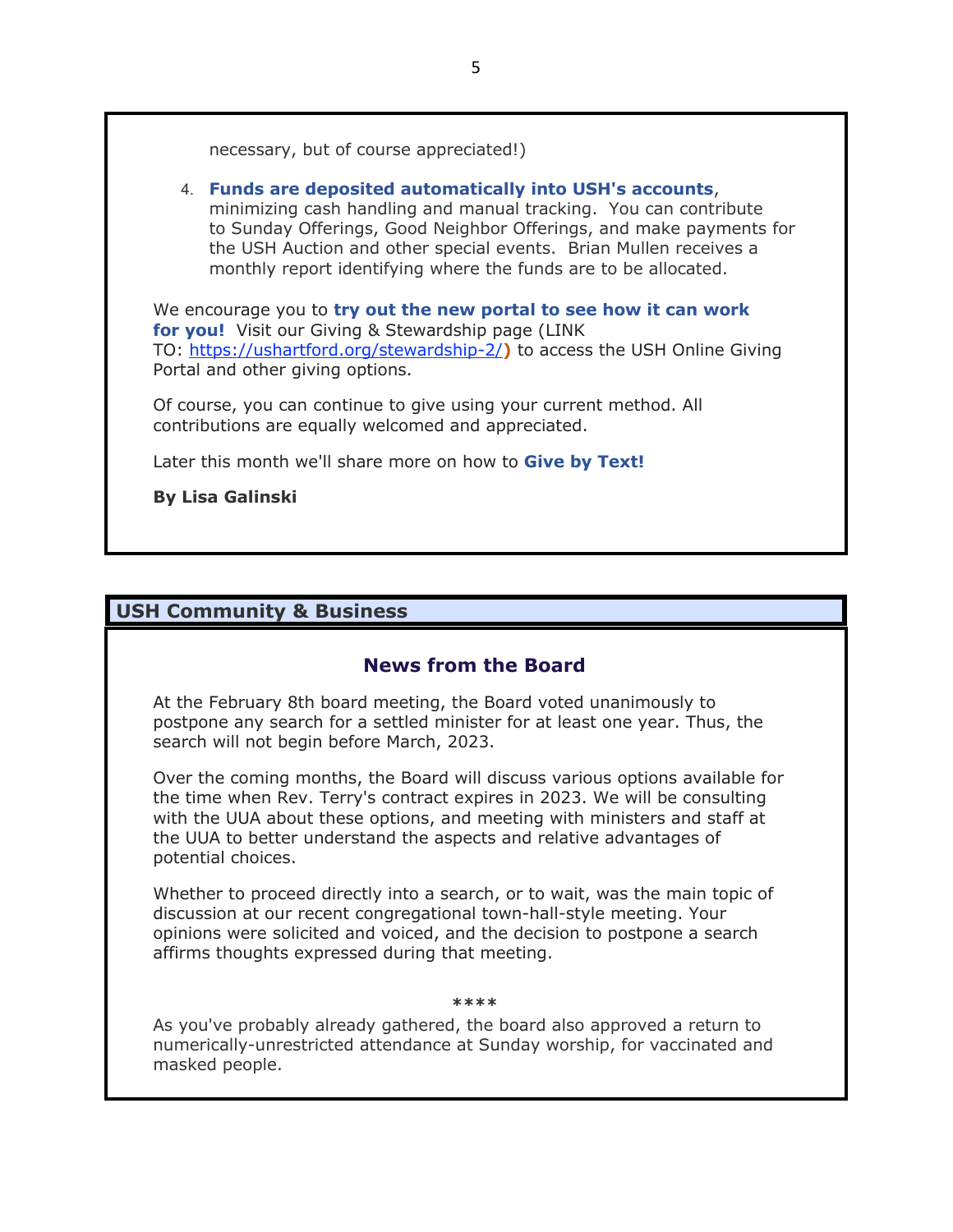# **Please note that the next Board meeting will be held March 8, at 6:30pm, via** Zoom**.**





# **"Chalice" ZOOM Room Password Change**

Please note that the password for the ZOOM room named "Chalice" has been changed. Please contact either **Buffie** or **any Board member** to receive the

new password.

**Any attempts to login in as "host" while using the old password will result in a "lock out".**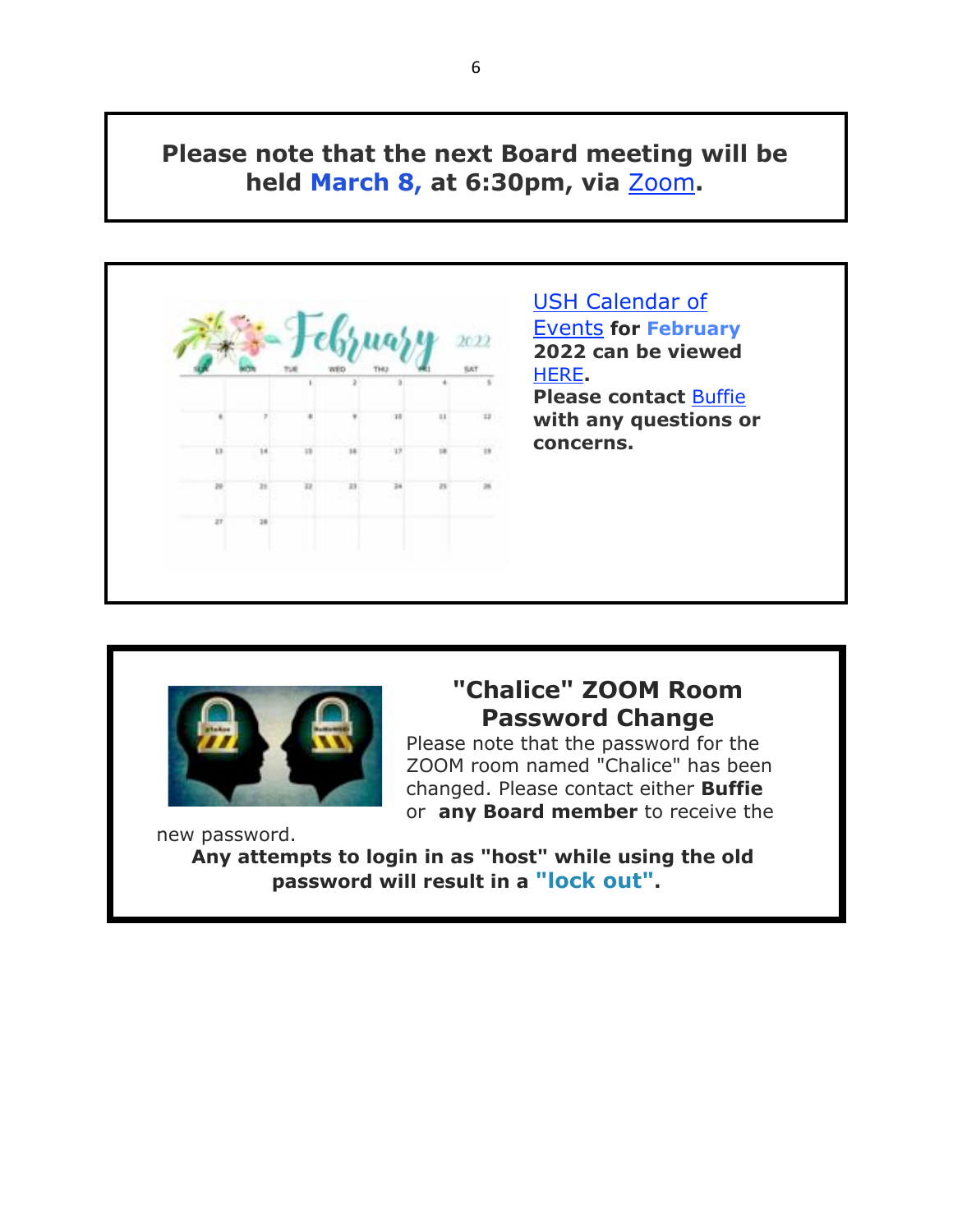

### Announcing *UU SpiritLife Conversations*

*UU SpiritLife Conversations* is a series of monthly facilitated zoom conversations on spiritual topics offered on the fourth Saturday mornings through May, 9 – 10:30 AM. *UU SpiritLife Conversations* is open to all members of the three Hartford area UU churches on a drop-in basis – you don't need to register or commit to the whole

series. The topic for Feb. 26 will be *John Shelby Spong on Being A Mystic*, facilitated by Dave Gonci. Please go to uuspiritlife.org and click the program title to access an article to read before this session. Questions can be directed to Judy Robbins at judyrobb2@gmail.com.

# **Social Justice News**

The Social Justice committee has chosen hawkwing.org to be the recipient of USH's Good Neighbor Offering for February. The offering will be given on Sunday, February 27. Rochelle Ripley is the founder of *hawkwing* and she has been a visitor/speaker at USH several times. *hawkwing* supports the Lakota/Sioux of the Cheyenne River Reservation in South Dakota. The reservation is about the size of Connecticut.

*hawkwing* began with a promise Rochelle Ripley made to her Lakota grandmother to "go home and help the People." "Home" is the Cheyenne River Lakota/Sioux Reservation, South Dakota, a land of beauty, wilderness, inspiration and heart-wrenching poverty. The Cheyenne River Lakota Reservation is the poorest county in the United States with limited healthcare, a life expectancy of only 48 years, 85% unemployment, and an average annual income per person of only \$2,926.

*hawkwing* brings basic needs items: food, clothing, medical supplies, personal care items, and books and toys to some 2,600 children and 500 Elders on the Reservation. *hawkwing* brings doctors, nurses, and dentists to the Reservation for health services, and brings construction volunteers to repair dilapidated homes, community buildings, and special projects. *hawkwing* brings hope, respects culture, supports families, promotes life, and keeps promises.

**Please hold this in your thoughts and heart, and please donate generously on February 27.**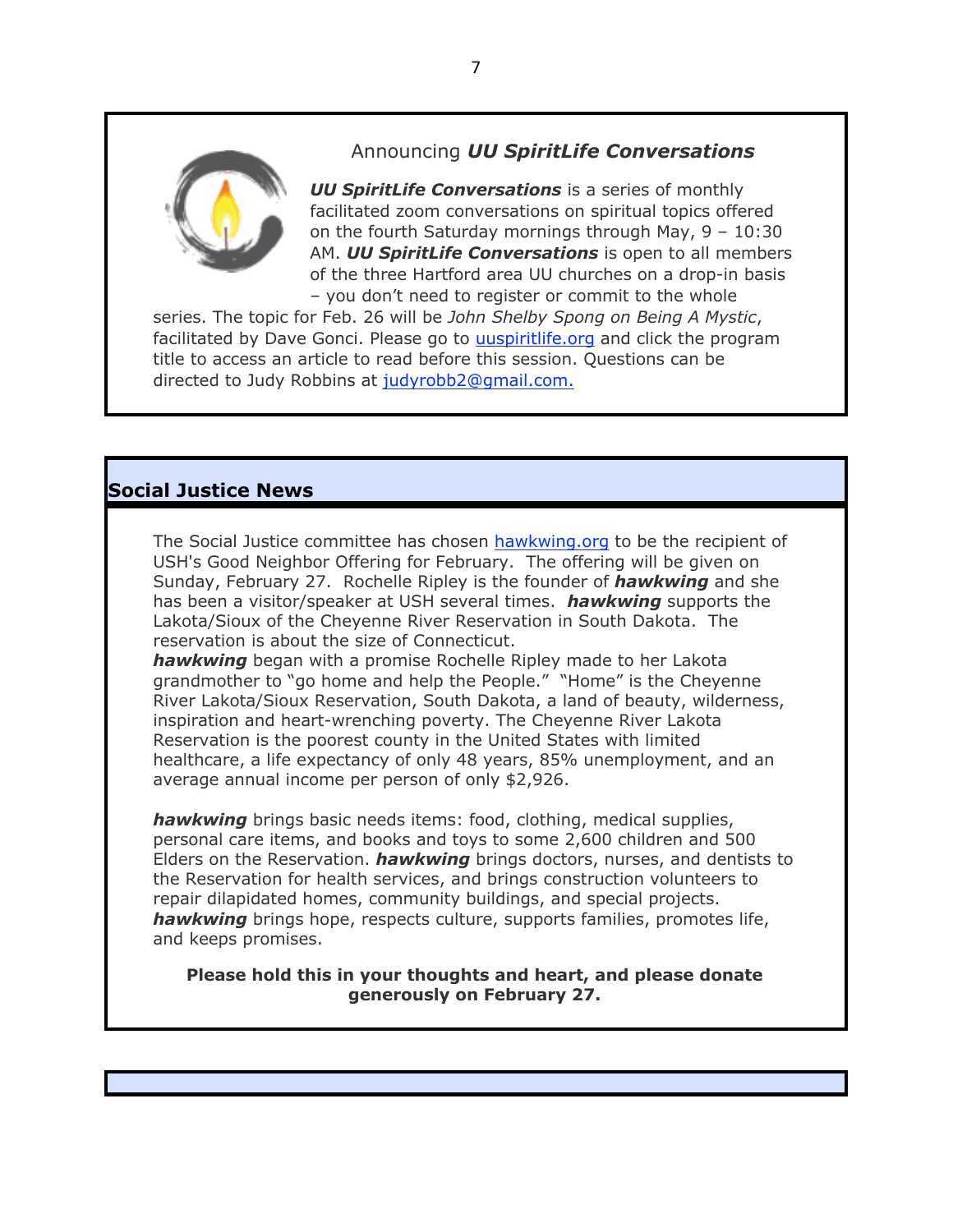## **Programs for Adults and Families**

## **Adult Programs:**

**The USH Book Club: Meets monthly, on the 2nd Thursday, 2:30 – 4:30 pm, via Zoom. All adults in the USH community are welcome. Please contact Ginny Allen at fiddlenurse1@gmail.com if you'd like more information or if you want to join. An email with Zoom link will be sent a day or two before the meeting. Book Selections 2022**

March 10- Finding Higher Ground: An Adaption in the Age of Warming- Amy Seidel Apr 14- First Friends:The Powerful Unsung (and Unelected) People Who Shaped Our Presidents- Gary Ginsberg

May 12- The Extended Mind:Thinking Outside Your Brain-Anne Murphy Paul June 9- The Hellfire Club- Jay Tapper

July 14- Hamnet- Maggie O'Farrell

Aug 11- The Vanishing Half - Brit Bennett

### **20's/30's Group: If you would like to join, please email Tara Cote at tcote11@gmail.com.**

#### **Disability Support Group:**

This group meets on line the first Saturday of each month at 10 a..m. The zoom link is sent a few days prior to the meeting. In this group participants discuss the challenges of physical disability (chronic illness, chronic pain, impaired senses, impaired mobility) and emotional pain (loss, mental illness) and the stresses of caretaking a loved one. What is said in the group stays in the group.

Email **Gloria Bent** for more information at bentgloria@gmail.com **or call at 860 904-7768.**

### **Caring Network**

**From the USH Caring Network:** Please inform the Caring Network of needs, or volunteer your services. If you know of any member or friend experiencing some difficulty, please contact **Janice Newton** at **janicecnewton@gmail.com** or any member of the Caring Network so we can provide some assistance. A wide range of community services is also available to those in need by calling the Community Info Line at 211.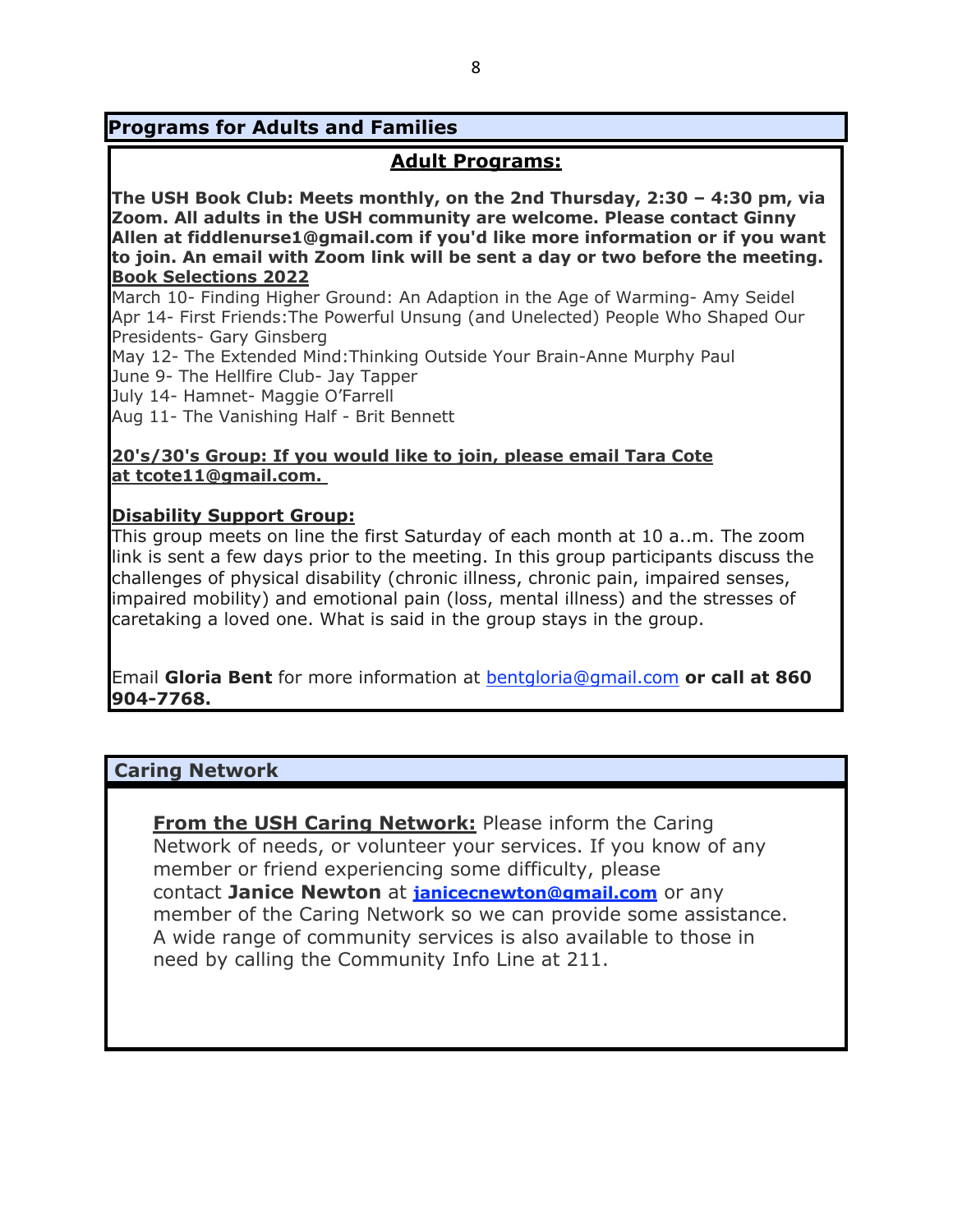### **Events in the Hartford Community**



Dear Friends,

Greetings! I hope you are all doing well. It is so nice to see a gradual return to normalcy in 2022.

Last Christmas I received a card from my student's family. It was a home-made card with the father's pine tree drawing on the front and

inside the card there was a quote from John Muir:

#### *Climb the mountains and get their good tidings. Nature's peace will flow into you As sunshine flows into trees.*

It is so true that I get good tidings in the woods, and, of course, also from my students! I would like to share that experience with you. I am releasing a new YouTube video, Woodland Sketches: *Discovering the sounds and nature of New England*. Here is the premiere time and link. Of course, you can watch it any time after the premiere:

#### **Premiere Time: Sunday, February 20, at 3 pm (Eastern Time)** YouTube link: https://youtu.be/BcwyqXh\_XTw

I hope you will subscribe to the channel and share your experiences with me.

#### **Sincerely, Pi-Hsun Shih**

*(Note: Pi-Hsun is a favorite guest musician at USH, having played at many worship services and other events.)*

#### **Your 2021-2022 USH Board of Directors**

**Rob Spector: President Eve Pech: President-Elect Bob Hewey: Treasurer Sarah Harmon McKenzie: Secretary Peter Meny: Spiritual Life Council Chair Jon Covault: Administration Council Chair Dana Donovan: Social Justice Council Chair Tina Davies: Community Within Council Chair Rev. Terry Cummings, Interim Minister (ex-officio)**

The latest financial reports for **FY Nov-Dec 2021** have been posted, click HERE to view.

The Board Meeting minutes for **December 2021** have been posted. To view the USH Directory, Reports, meeting minutes and other church business information online, click HERE. Contact Buffie Pinney at hartforduusociety@gmail.com for the username and password.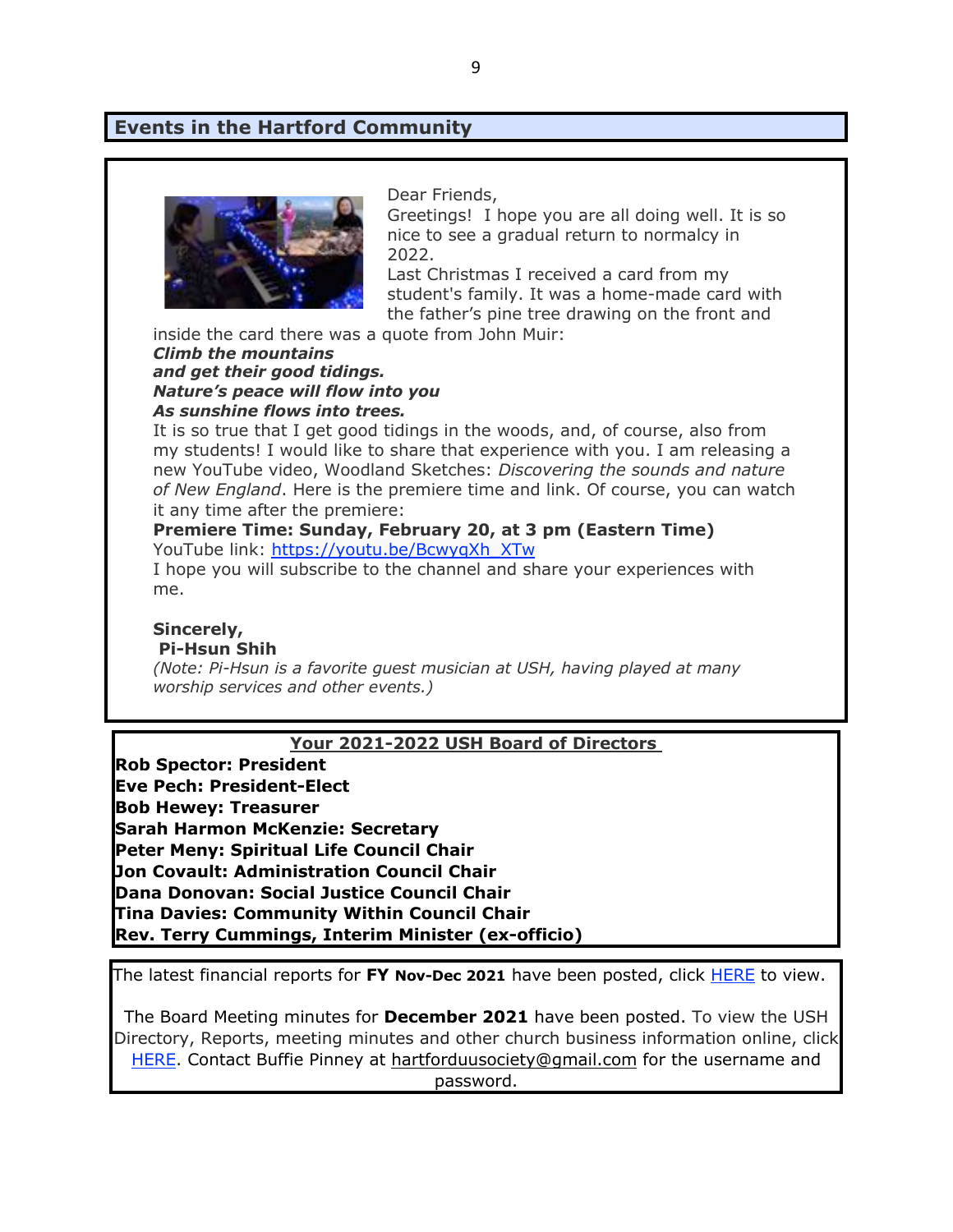**Missed Last Week's Enews? Click Below:**

http://www.ushartford.org/nourishing-spirit/newsletters/

**See Articles and News for USH and the Surrounding Area you may have missed or find a link to the USH Facebook Page** HERE**.**

**Please consult our Online Calendar regularly for all upcoming events coordinated by the Unitarian Society of Hartford:** www.ushartford.org/events/ **To submit a Calendar Request (also for an online USH Zoom Room gathering) click** HERE**.**

**To read the USH Blog click** HERE**.**

**E-News Contributors please take note: The deadline for USH E-News submissions is**  *Tuesday at 12 Noon***. Please include the dates that your submission should be included in the 'Subject' field.**

**USH Staff:**

http://www.ushartford.org/about-us/staff/

Rev. Terry Cummings, Interim Minister revterryush@gmail.com | 860-233-9897 ext. 103

Sam Moffett, Director of Music Ministries smoffettuu@gmail.com | 860-233-9897 ext. 108

Buffie Pinney, Office Administrator & Building Rentals hartforduusociety@gmail.com | 860-233-9897 ext. 100

Brian Mullen, Bookkeeper - Office or Phone by Appointment brianmullenush@gmail.com 860-233-9897 ext. 102

### **News from Buffie's Desk**



Please contact our Office Administrator, **Buffie Pinney**, with any administrative questions or concerns. Buffie is working Sunday through Thursday from 9am-2pm. Please email at her at hartforduusociety@gmail.com. **Buffie is** *always* **happy to hear from you!**